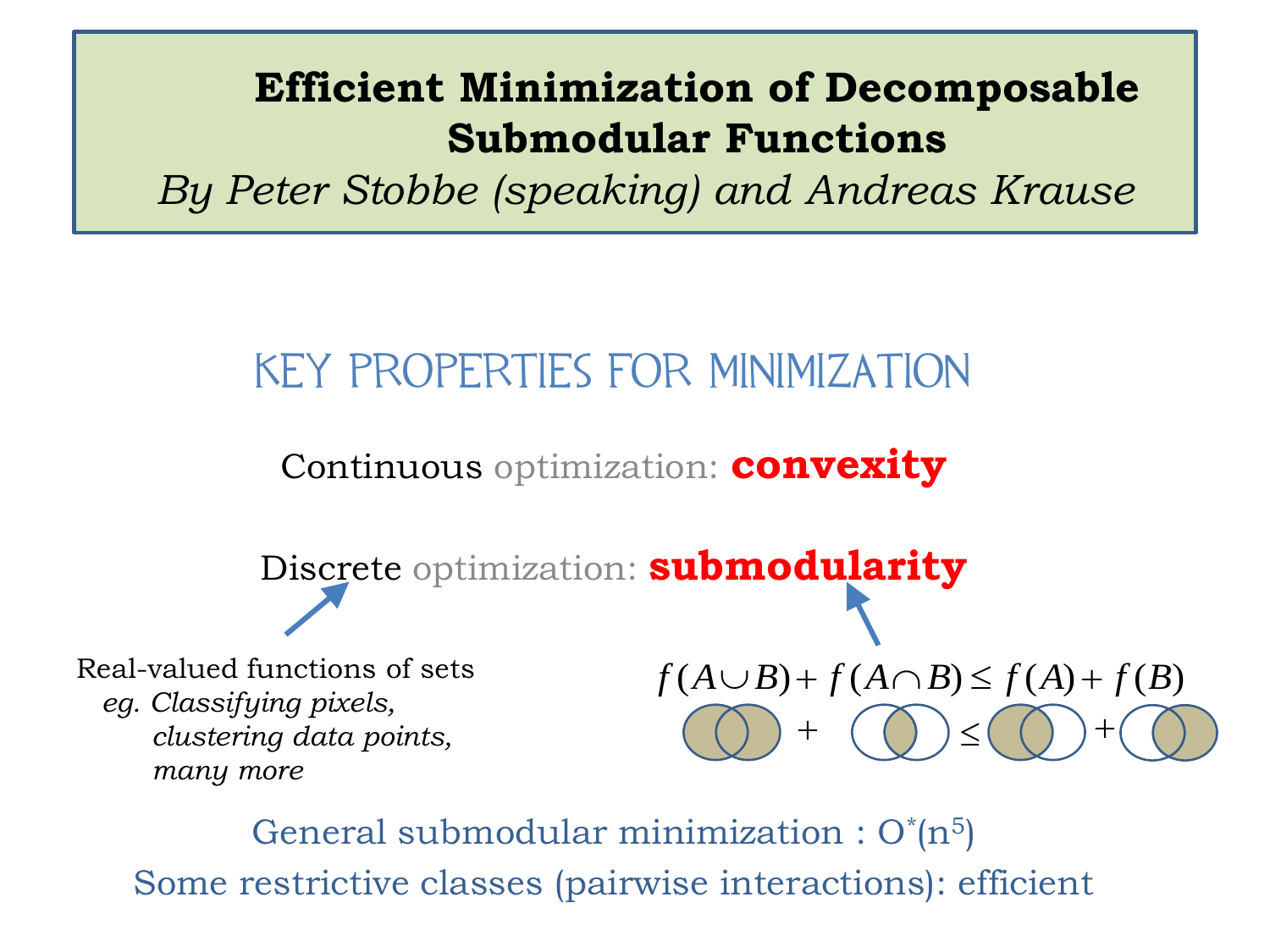# New Class of Submodular Functions! **DECOMPOSABLE**

$$
f(A) = \sum_{j} \phi_j \left( \sum_{k \in A} w_j [k] \right)
$$
  

$$
\phi_j
$$
 concave 
$$
\mathbf{w}_j \ge \mathbf{0}
$$

**Example:** Sum of higher order potentials for MAP inference of Markov Random Field

$$
f(A) = \sum_{j} \left| R_{j} \setminus A \right| \left| R_{j} \cap A \right|
$$

Need a decomposition of the function into a sum of simpler functions

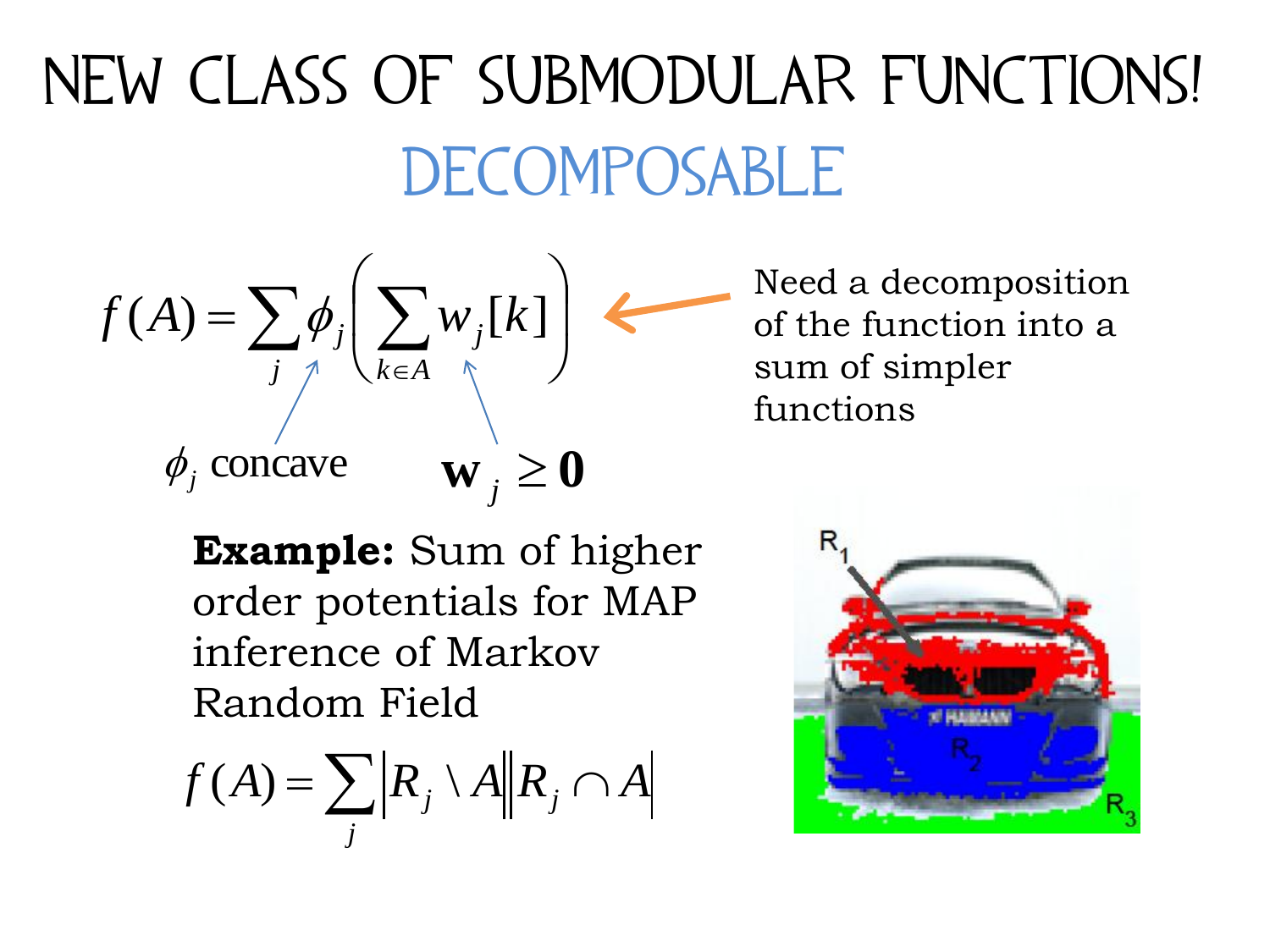### OVERVIEW OF **Smoothed Lovàsz Gradient (SLG)**

- 1. Formulate as a convex optimization problem *(Lovàsz 1980)*
- 2. Apply modern techniques for general nonsmooth convex optimization *(Nesterov 2004)* Decomposition makes it possible!
- 3. Use a novel stopping criterion to finish early with optimal answer for discrete problem